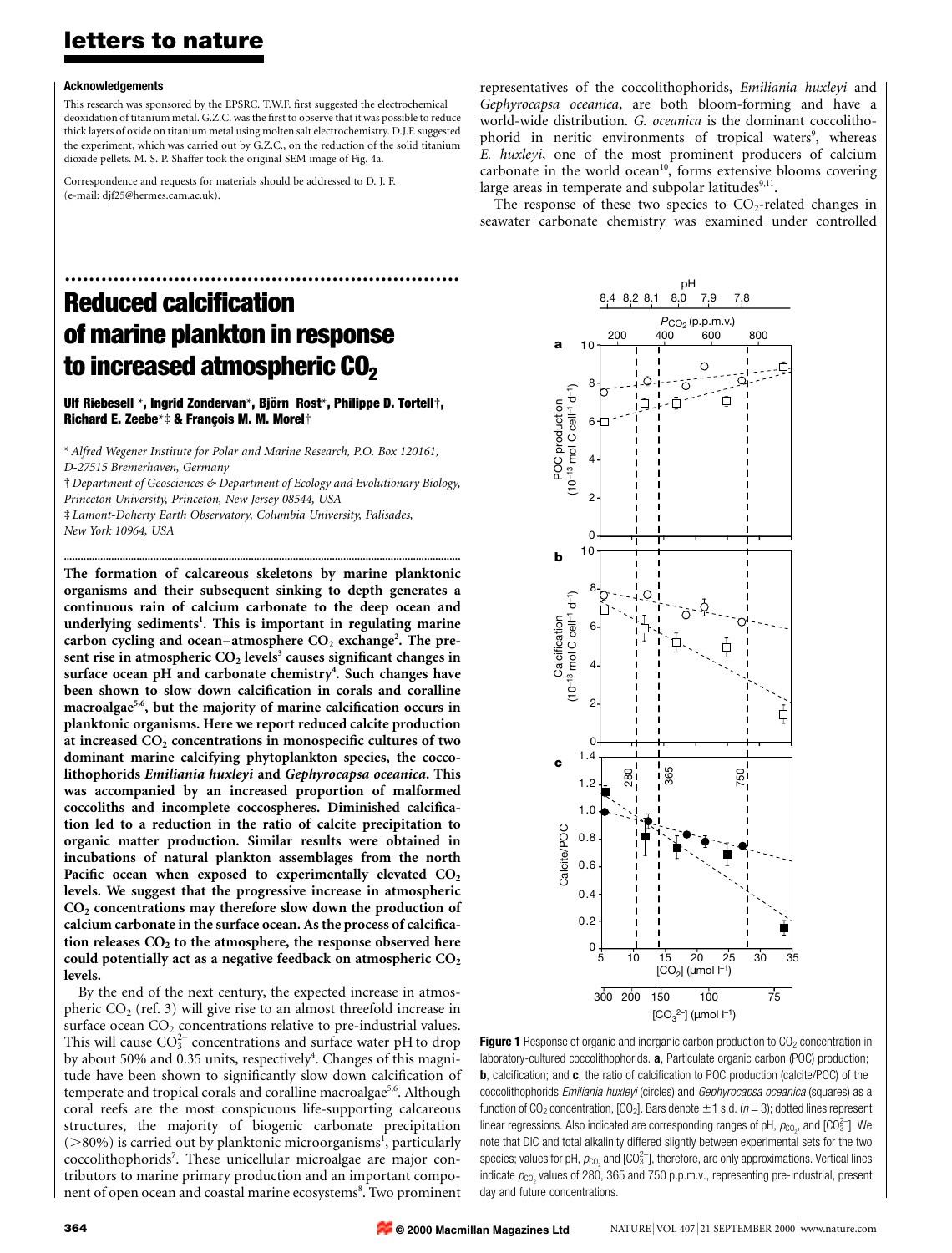### letters to nature

laboratory conditions. The carbonate system of the growth medium was manipulated by adding acid or base to cover a range from preindustrial  $CO<sub>2</sub>$  levels (280 p.p.m.v.) to approximately triple preindustrial values (about 750 p.p.m.v.). Over this range, E. huxleyi and G. oceanica experience a slight increase in photosynthetic carbon fixation of 8.5% and 18.6%, respectively (Fig. 1a), and a comparatively larger decrease in the rate of calcification of 15.7% and 44.7%, respectively (Fig. 1b). The ratio of calcite to organic matter production (calcite/POC) for the two species decreased by 21.0% and 52.5%, respectively, between 280 and 750 p.p.m.v. (Fig. 1c). Since calcite production has been shown to vary with ambient light conditions<sup>12</sup>, we have grown E. huxleyi under different light/ dark cycles and photon flux densities. A similar decrease in the calcite/POC ratio in response to  $CO_2$ -related changes in carbonate chemistry was obtained over a fivefold range in photon flux densities (Fig. 2).

Scanning electron microscopy indicated that malformed coccoliths and incomplete coccospheres increased in relative numbers with increasing  $CO<sub>2</sub>$  concentrations (Fig. 3). Coccolith undercalcification and malformation is a common phenomenon frequently observed both in natural environments and under laboratory conditions $13$ . The systematic trend in the relative abundance of malformed coccoliths and coccospheres observed here, however, suggests a direct effect of seawater carbonate chemistry on the regulatory mechanisms controlling coccolith production inside the cell. Based on light microscopic analysis, no consistent trend was obtained in the number of attached or free coccoliths per coccosphere.

Our laboratory results are consistent with  $CO<sub>2</sub>$ -related responses of natural plankton assemblages collected in the subarctic north Pacific, a region where coccolithophorids are major contributors to primary production<sup>14</sup>. After incubation of replicate samples at  $p_{CO}$ , levels of about 250 p.p.m.v. and about 800 p.p.m.v. for 1.5 to 9 days, the rate of calcification was reduced by 36% to 83% in high- $CO<sub>2</sub>$ relative to low- $CO<sub>2</sub>$  treatments in four independent experiments (Fig. 4). A similar  $CO_2$ -dependent response was obtained under



Figure 2 Ratio of calcification to POC production (calcite/POC) of *Emiliania huxleyi* as a function of  $CO<sub>2</sub>$  concentration,  $[CO<sub>2</sub>]$ . Cells were incubated at photon flux densities of 30, 80 and 150  $\mu$ mol m<sup>-2</sup> s<sup>-1</sup> (denoted by circles, squares and triangles and corresponding

solid, dashed, dash-dotted regression lines, respectively). Bars denote  $\pm 1$  s.d. (n = 3); lines represent linear regressions. Vertical lines indicate  $p_{\text{CO}_2}$  values of 280, 365 and 750 p.p.m.v.



Figure 3 Scanning electron microscopy (SEM) photographs of coccolithophorids under different  $CO<sub>2</sub>$  concentrations. **a, b, d, e,** *Emiliania huxleyi*; and **c**, **f**, *Gephyrocapsa oceanica* collected from cultures incubated at  $[CO_2] \approx 12 \mu$  mol  $I^{-1}$  (a-c) and at  $[CO_2] \approx 30-33$  µmol  $I^{-1}$  (d-f), corresponding to  $p_{CO_2}$  levels of about 300 p.p.m.v. and 780-850 p.p.m.v., respectively. Scale bars represent 1  $\mu$ m. Note the difference in the

coccolith structure (including distinct malformations) and in the degree of calcification of cells grown at normal and elevated  $CO<sub>2</sub>$  levels. Pictures are selected from a large set of SEM photographs to depict the general trend in coccolith calcification. As the culture medium was super-saturated with respect to calcium carbonate under all experimental conditions, post-formation calcite dissolution is not expected to have occurred.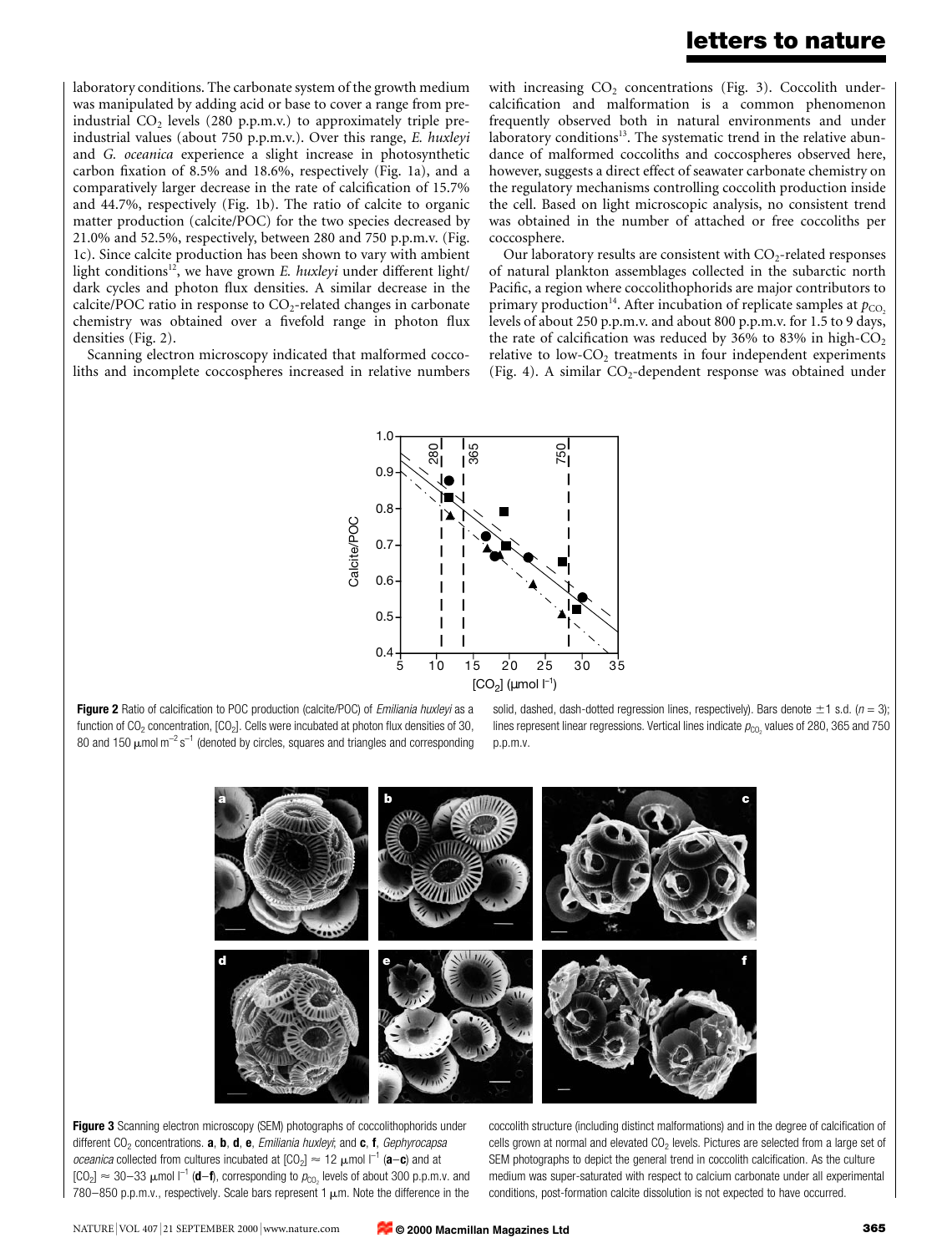### letters to nature

reduced light intensities (10% surface irradiance, data not shown). No significant differences were obtained between short and longerterm incubations of the natural assemblages. As short-term incubations are not likely to experience large changes in species composition, the observed response most probably reflects a reduction in carbonate precipitation of the calcifying organisms in the plankton assemblage.

The observed decrease in calcification with increasing  $p_{CO_2}$ , if representative of biogenic calcification in the world's ocean, has significant implications for the marine carbon cycle. Owing to its effect on carbonate system equilibria, calcification is a source of  $CO<sub>2</sub>$ to the surrounding water<sup>15</sup>, whereby the increase in  $CO<sub>2</sub>$  concen-



Figure 4 Effects of  $CO<sub>2</sub>$  manipulations on POC production, calcification and the ratio of calcification to POC production (calcite/POC) in subarctic North Pacific phytoplankton assemblages. a, POC production; b, calcification; and c, the calcite/POC ratio. Station P26 (50 °N, 145 °W) 1998, 6.8-day CO<sub>2</sub> pre-conditioning (filled circles). Station P26 1999, 2-day  $CO<sub>2</sub>$  pre-conditioning (squares). Station P26 1999, 9-day  $CO<sub>2</sub>$  preconditioning (filled triangles). Station P20 (43° 30' N, 138° 40' W) 1999, 1.5-day CO<sub>2</sub> pre-conditioning (open triangles). Station Z9 (55° N, 145° W) 1999, 1.5-day preconditioning (open circles). In all five experiments, POC production did not differ significantly between CO<sub>2</sub> treatments (t-test,  $p \ge 0.4$ ). The statistical significance of calcification rate differences ( $t$ -test) is as follows: P26, all experiments and measurements  $(p < 0.05)$ ; P20, calcification ( $p = 0.056$ ); calcite/POC ( $p = 0.074$ ); Z9, calcification ( $p = 0.056$ ) 0.135); calcite/POC ( $p = 0.11$ ). Error bars represent standard errors of means.

tration, due to calcification is a function of the buffer capacity of sea water. Theoretically, the buffer state of pre-industrial sea water resulted in 0.63 mole  $CO<sub>2</sub>$  released per mole  $CaCO<sub>3</sub>$  precipitated<sup>16</sup> (assuming temperature  $T = 15^{\circ}$ C, and salinity  $S = 35$ ). Following the predictions of future atmospheric  $CO<sub>2</sub>$  rise, this value will increase to 0.79 in 2100 (assuming Intergovernmental Panel on Climate Change (IPCC) scenario IS92a, ref. 3). At constant global ocean calcification this results in an additional source of  $CO<sub>2</sub>$  to the atmosphere. In the case of reduced calcification, this positive feedback is reversed. Assuming a pre-industrial pelagic inorganic carbon production of 0.86 Gt  $Cy^{-1}$  (ref. 17) and a  $CO_2$ -related decrease in planktonic calcification as observed in our laboratory and field experiments (ranging between 16% and 83%), model calculations yield an additional storage capacity of the surface ocean for  $CO<sub>2</sub>$ between 6.2 Gt C and 32.3 Gt C for the period of 1950 to 2100.

Our results indicate that the ratio of calcite to organic matter production in cultured coccolithophorids and in oceanic phytoplankton assemblages is highly sensitive to the seawater  $p_{CO_2}$ . Although it is presently not clear what the physiological and ecological role of coccolith formation is<sup>18</sup>, we propose that  $CO<sub>2</sub>$ dependent changes in calcification may affect cellular processes such as acquisition of inorganic carbon<sup>19</sup> and nutrients<sup>20</sup> as well as trophic interactions, and particle sinking rate<sup>21,22</sup>. These, in turn, may influence the structure and regulation of marine ecosystems in which coccolithophorids are dominant. From a geochemical viewpoint, a decrease in global ocean calcification would enhance CO<sub>2</sub> storage in the upper ocean<sup>3,15,23</sup>, thus providing a negative feedback for changes in atmospheric  $p_{\text{CO}_2}$ . Such a feedback should be taken into account when predicting the role of the ocean in mitigating future anthropogenic  $CO<sub>2</sub>$  increases or in reconstructing the relation between ocean productivity and glacial-interglacial variations in  $p_{CO}$ . . The contract of the contract of the contract of  $\Box$ 

#### Methods

#### Laboratory

Monospecific cultures of the coccolithophorids Emiliania huxleyi (strain PML B92/11A) and Gephyrocapsa oceanica (strain PC7/1) were grown in dilute batch cultures at  $15^{\circ}$ C in filtered (0.2  $\mu$ m) sea water enriched with nitrate and phosphate to concentrations of 100 and 6.25  $\mu$ mol  $l^{-1}$ , respectively, and with metals and vitamins according to the f/2 culture medium (ref. 24). The carbonate system was adjusted through addition of 1 N HCl or 1 N NaOH to the medium. Cells were acclimated to the experimental conditions for 7-9 generations and allowed to grow for about 8 cell divisions during experiments. Cultures were incubated in triplicate at photon flux densities of 150  $\mu$ mol m<sup>-2</sup> s<sup>-1</sup>, light/dark (L/D) cycle = 16/8 h (Fig. 1) and of 150, 80 and 30  $\mu$ mol m<sup>-2</sup> s<sup>-1</sup>, L/D = 24/0 (Fig. 2). Dissolved inorganic carbon (DIC) was measured coulometrically in duplicate (UIC model  $5012$ )<sup>25</sup> Alkalinity was determined in duplicate through potentiometric titration<sup>26</sup>. pH,  $CO<sub>2</sub>$  and  $CO<sub>3</sub><sup>2-</sup>$  concentrations were calculated from alkalinity, DIC and phosphate concentrations  $(T = 15\text{ °C}; S = 31)$  using the dissociation constants of ref. 27. Subsamples for total particulate carbon (TPC) and particulate organic carbon (POC), which in  $L/D = 16/8$  were taken at the end of the dark phase, were filtered onto pre-combusted (12 h, 500 °C) QM-A filters (pore width is about 0.6  $\mu$ m) and stored at -25 °C. Before analysis, POC filters were fumed for 2 h with saturated HCl solution in order to remove all inorganic carbon. TPC and POC were subsequently measured on a mass spectrometer (ANCA-SL 20-20 Europa Scientific). Particulate inorganic carbon (PIC) was calculated as the difference between TPC and POC. Cell counts obtained with a Coulter Multisizer at the beginning and the end of incubations were used to calculate specific growth rates. PIC and POC production rates were calculated from cellular inorganic and organic carbon contents and specific growth rates.

#### Field

 ${\rm Ship}$ -board productivity and calcification experiments were conducted at three stations in the subarctic North Pacific Ocean in June of 1998 (one experiment) and September of 1999 (four experiments). Station locations are given in the legend of Fig. 4. Surface seawater (10-20 m) was collected using a trace-metal-clean in situ pumping system and dispensed into acid-soaked polycarbonate bottles (3-4 replicate bottles per treatment) Samples were incubated on deck at about 30% surface irradiance levels in a flow-through incubator at *in situ* temperatures (13  $\pm$  1 °C). CO<sub>2</sub> concentrations in samples were manipulated by either bubbling with commercially prepared  $CO_2/a$ ir mixtures (Station P26, 1998/1999) or by the addition of high-purity (trace-metal-clean) HCl/NaOH. Low  $CO_2$  samples contained about 10  $\mu$ M  $CO_2$  ( $\sim$ 250 p.p.m.v.) with a pH of about 8.20 while high CO<sub>2</sub> treatments contained approximately 33  $\mu$ M CO<sub>2</sub> (~800 p.p.m.v.) with a pH of about 7.75. Total alkalinity ( $\sim$ 2180  $\mu$ Eq l<sup>-1</sup>) was unaffected by CO<sub>2</sub> bubbling while HCl and NaOH additions changed alkalinity by  $-6.4\%$  and  $+3.4\%$ , respectively.  $CO<sub>2</sub>$